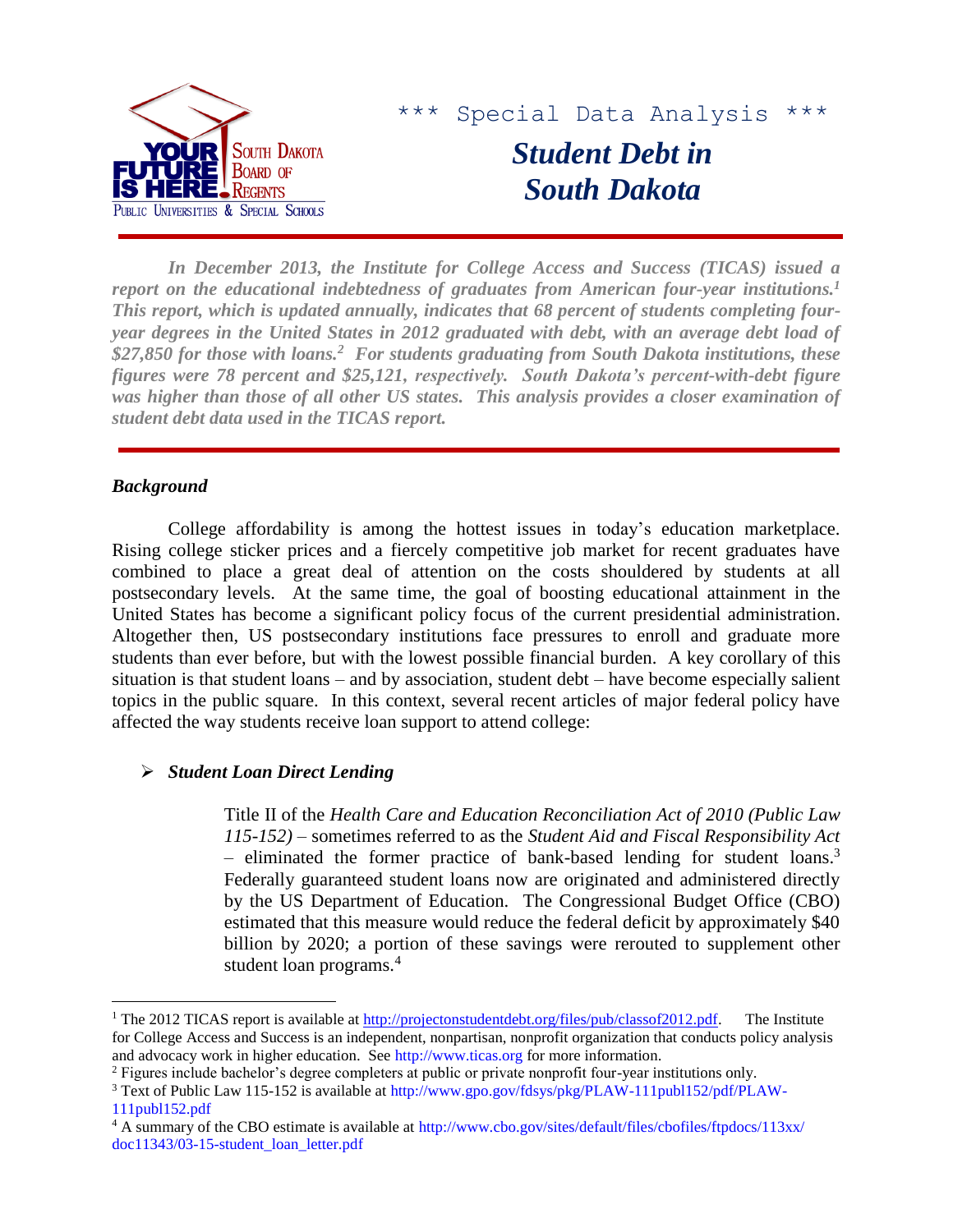### *Pell Grant Maximum*

 $\overline{a}$ 

The federal Pell Grant program provides need-based aid to undergraduate students with limited financial means. A portion of the funds saved through the elimination of bank-based lending was redirected to raise the annual maximum Pell Grant award. The bill also established that the annual maximum award would be indexed to inflation in subsequent years as a means to maintain equivalent purchasing power. As of the 2013-2014 award year, the annual maximum Pell award was \$5,645.

# *Income-Based Repayment and General Loan Forgiveness*

The above legislation also established new operating rules for federal incomebased loan repayment and forgiveness programs. Previously, student borrowers demonstrating financial hardship held the option to cap monthly student loan payments at 15 percent of *discretionary income* (i.e., adjusted gross income minus 150 percent of the federal poverty level). Under this system, any unpaid federal loan principal remaining after 25 years of on-time payments was forgiven. The 2010 law modified these criteria to 10 percent and 20 years, respectively. Subsequently, an executive order enacted by the Obama administration in June 2014 further expanded the number of students who qualify for income-based repayment by removing date-of-borrowing restrictions that previously had limited the program to those taking out loans after 2007.

## *Public Service Loan Forgiveness Provisions*

The *College Cost Reduction and Access Act of 2007 (Public Law 110-84)* established a new loan forgiveness program under which public service employees may have all federal loans forgiven after ten years of on-time payments under an eligible repayment plan.<sup>5</sup> Under this program, borrowers must maintain continuous employment in the public sector during the initial ten-year repayment period, after which all remaining principal and interest on federal loans are discharged.

A number of other field- or circumstance-specific federal loan forgiveness plans are currently in force. For example, loan cancellation or repayment programs are available to Peace Corps and AmeriCorps volunteers, military service members, teachers, legal and medical workers, and some federal employees. Both the federal government and most state governments offer a variety of loan forgiveness programs. Such programs typically involve particular eligibility conditions, such as working in high-need locales and/or committing to a specific duration of service. See [this site](http://www.finaid.org/loans/forgiveness.phtml) for an overview of major federal programs. See [this site](http://doh.sd.gov/providers/ruralhealth/recruitment-assistance-healthcare-professionals/rap.aspx) for an example of a current state program for South Dakota.

<sup>5</sup> Text of Public Law 110-84 is available at [http://www.gpo.gov/fdsys/pkg/PLAW-110publ84/pdf/PLAW-](http://www.gpo.gov/fdsys/pkg/PLAW-110publ84/pdf/PLAW-110publ84.pdf)[110publ84.pdf](http://www.gpo.gov/fdsys/pkg/PLAW-110publ84/pdf/PLAW-110publ84.pdf)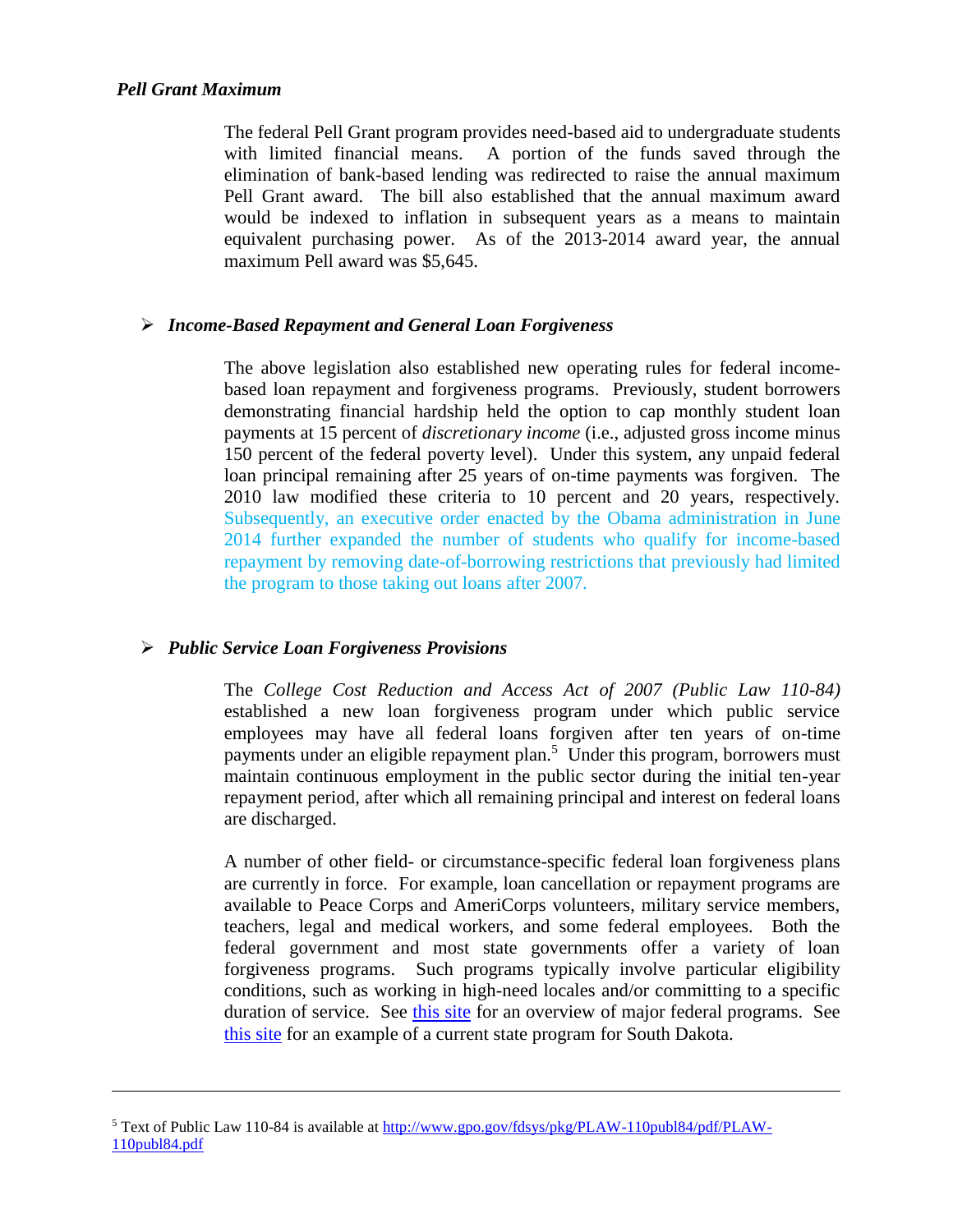#### *Analysis*

 $\overline{a}$ 

The above points provide context for TICAS's analysis of student debt. However, it is important to note that the data used in the TICAS report reflect only a portion of all colleges and universities in the United States. TICAS uses unaudited student debt data voluntarily supplied by postsecondary institutions to *Peterson's Undergraduate Financial Aid and Undergraduate Database*, a group that in 2012 amounted to *n*=1,075 institutions. Further, only public and private nonprofit four-year institutions granting bachelor's degrees in 2011-12 are included in the state averages reported by TICAS. The South Dakota averages, for example, reflect data for only eight institutions (Dakota State University, Northern State University, South Dakota School of Mines and Technology, South Dakota State University, the University of South Dakota, Augustana College, Dakota Wesleyan University, and Mount Marty College). Graduates from these institutions accounted for 81 percent of the state's total bachelor's degree recipients in 2012. With this caveat in mind, Table 1 depicts basic student debt data as presented in the 2013 TICAS report:

| Table 1.<br><b>Basic Student Debt Data for South Dakota, Class of 2012</b> |          |  |  |  |
|----------------------------------------------------------------------------|----------|--|--|--|
| Average debt of students with loans:                                       | \$25,121 |  |  |  |
| <b>National Rank:</b>                                                      | 28       |  |  |  |
| Percent of graduates with debt:<br><b>National Rank:</b>                   | 78%      |  |  |  |
| Total BA-granting institutions:                                            | 13       |  |  |  |
| BA-granting institutions submitting data:                                  | 8        |  |  |  |

That South Dakota is depicted as having the highest rate of graduate debt in the nation is unsettling. It is important to note, however, that the state's student debt indicators have improved considerably since 2005, when TICAS issued its first annual report on the topic of student debt. Table 2 shows historical data for average debt load, debt rate, and respective state ranks, as summarized in each edition of the TICAS annual report.<sup>6</sup> These data indicate that the state gradually has repositioned itself from being among the highest-debt states (no. 8 in 2005) to a more moderate position (no. 28 in 2012). South Dakota's persistently high percentage of graduates with debt likely owes to the state's historic lack of a need-based scholarship program. With the establishment of a modest need-based aid program during the 2013 legislative session, these figures are expected to improve somewhat in coming years.

| ruvie 4.<br>Average Debt and Percentage of Graduates with Debt, SD Averages |                        |              |                             |              |  |  |
|-----------------------------------------------------------------------------|------------------------|--------------|-----------------------------|--------------|--|--|
| Year                                                                        | Average<br><b>Debt</b> | Nat.<br>Rank | <b>Percent</b><br>with Debt | Nat.<br>Rank |  |  |
| 2005                                                                        | \$19,724               | 8            | 82                          |              |  |  |
| 2006                                                                        | \$21,103               | 11           | 84                          |              |  |  |
| 2007                                                                        | \$22,254               | 10           | 81                          |              |  |  |
| 2008                                                                        | \$22,486               | 17           | 79                          |              |  |  |
| 2009                                                                        | \$23,581               | 17           | 78                          |              |  |  |
| <b>2010</b>                                                                 | \$23,171               | 25           | 75                          |              |  |  |
| 2011                                                                        | \$24,232               | 25           | 76                          | 2            |  |  |
| 2012                                                                        | \$25,121               | 28           | 78                          |              |  |  |

|                                                                 | Table 2. |  |
|-----------------------------------------------------------------|----------|--|
| Average Debt and Percentage of Graduates with Debt, SD Averages |          |  |

 *Note: Values as given in TICAS Annual Report documents. For both "rank" columns, high ranks are preferred to low ranks.*

<sup>6</sup> TICAS cautions against comparing year-to-year figures directly, as institutional comparison groups or methodological technicalities may change from year to year. Figures are presented here simply to highlight the state's relative performance in each of TICAS's annual reports.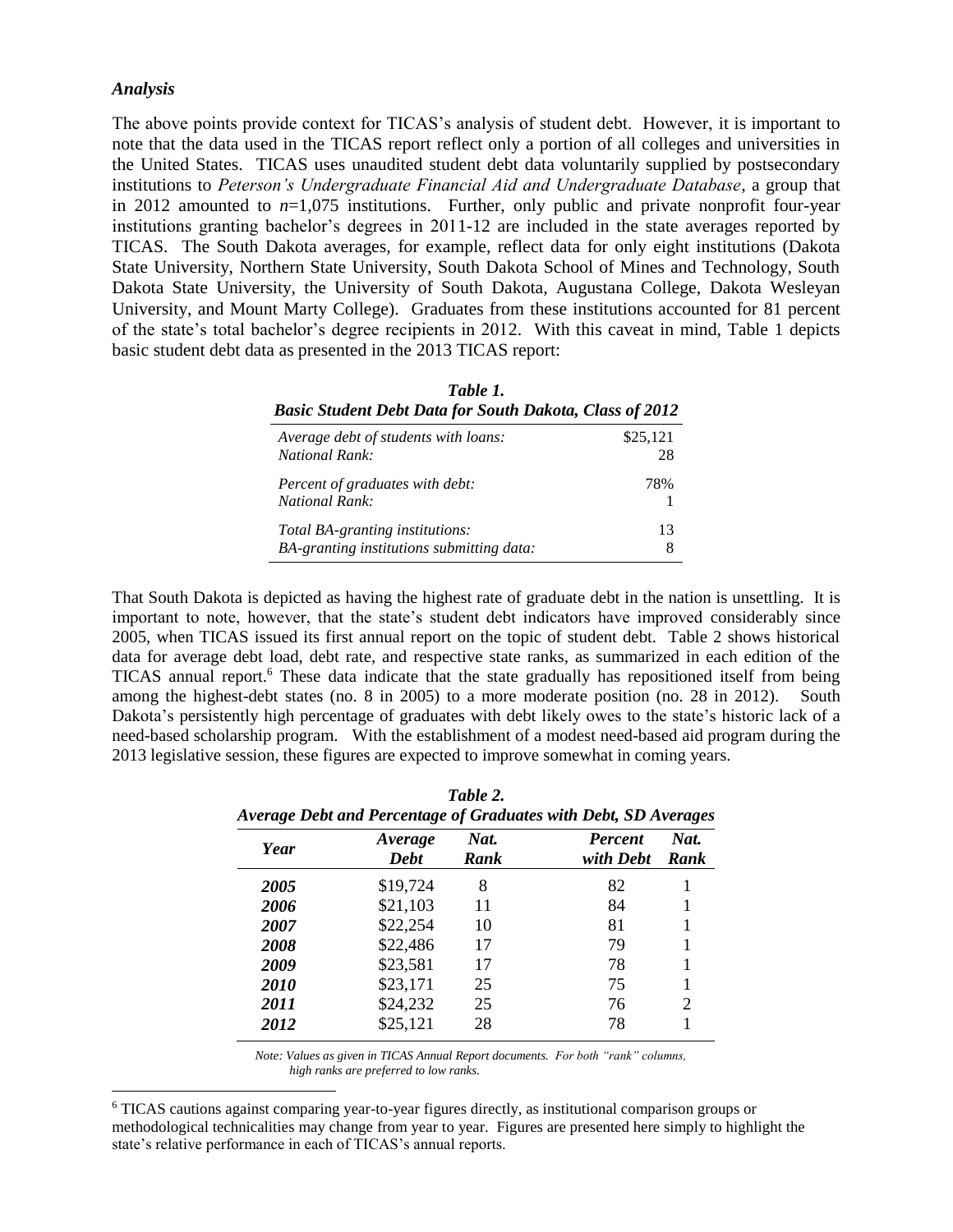Additional data help to place the performance of South Dakota's institutions in a richer analytic context by providing information about several relevant comparison groups.<sup>7</sup> First, Figures 1 and 2 provide average debt and percent-with-debt indicators for three institutional sectors in South Dakota: 1) all fouryear institutions, 2) public four-year institutions, and 3) private (nonprofit) four-year institutions. It can be seen here that – after adjusting for inflation – the state's public four-year sector has produced a relatively flat trend line with respect to average debt. In addition, this sector also currently outperforms the state's private (nonprofit) four-year institutions with respect to both average debt and percentage of graduates with debt. *Note: Average debt figures are presented in constant 2005 dollars*.





<sup>&</sup>lt;sup>7</sup> All data presented in the following tables were generated from queries of the TICAS data system, accessible at

 $\overline{a}$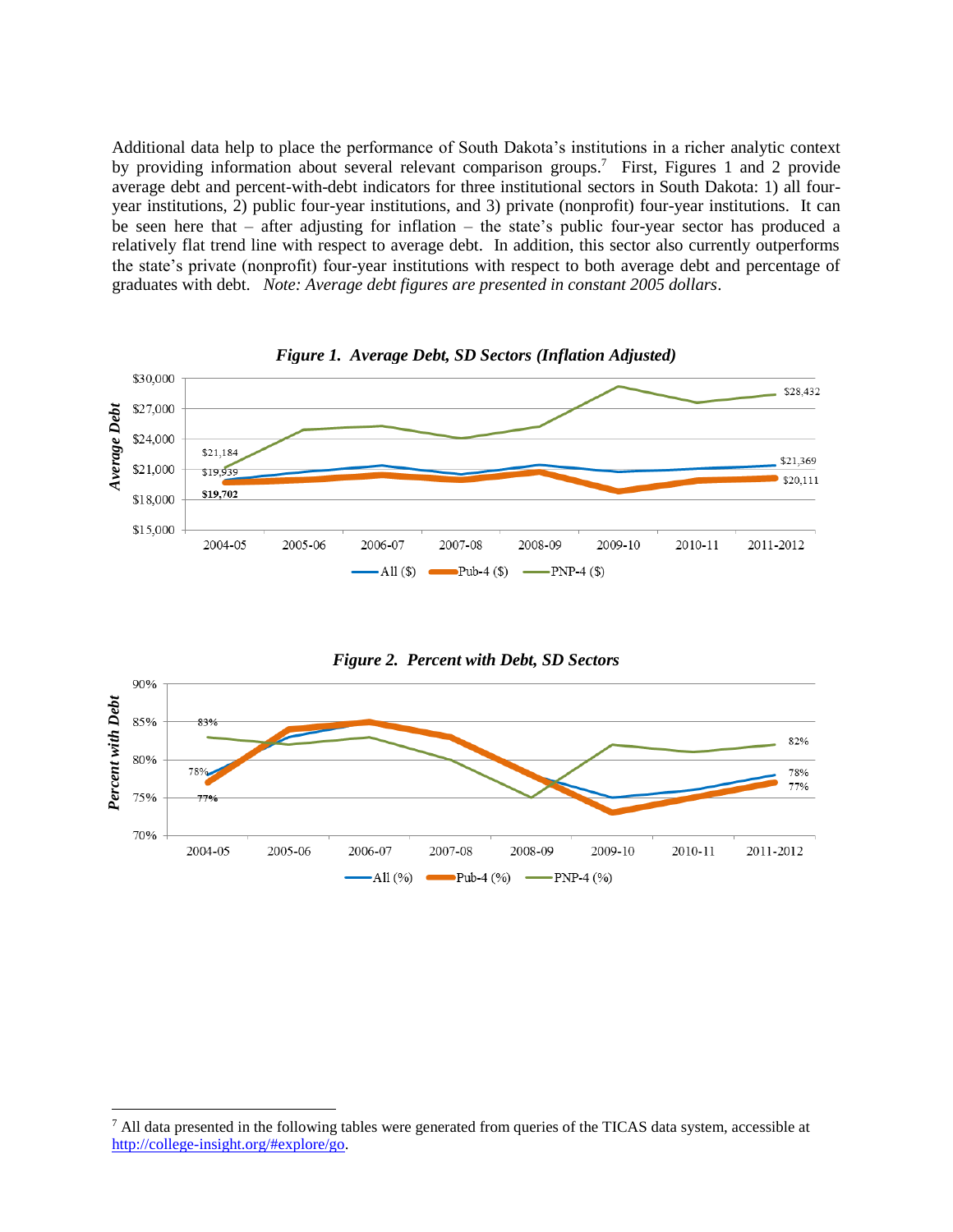Figures 3 and 4 below depict data with respect to South Dakota and its neighboring states. For each figure, data are summarized for public four-year institutions in three-year average format. Figure 3 indicates a slight descending trend in average debt among graduates from South Dakota institutions, in contrast to a marked climbing trend in most neighboring states. Figure 4 is suggestive of a high rate of debt among in-state graduates, but notes a distinct fall in these figures over the last half-decade.



*Figure 3. Average Debt Three-Year Averages by State, Public 4-Year Institutions (Inflation-Adjusted)*

*Figure 4. Percent-with-Debt Three-Year Averages by State, Public 4-Year Institutions*